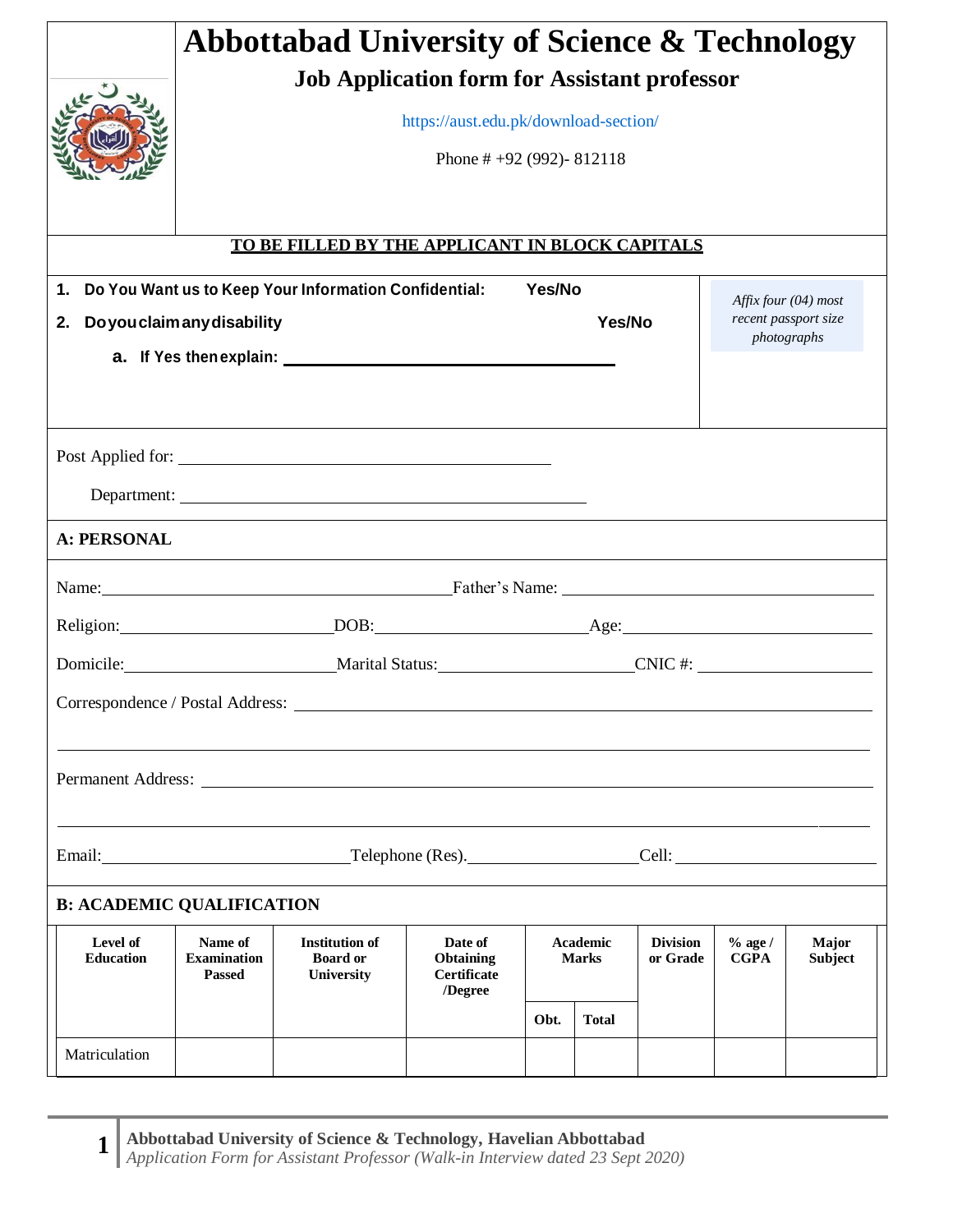| Any Other<br><b>C: PhD Details</b><br>Sub-field: New York Contract the Contract of the Contract of the Contract of the Contract of the Contract of the Contract of the Contract of the Contract of the Contract of the Contract of the Contract of the Contract of t<br>Thesis Title: 2000 and 2000 and 2000 and 2000 and 2000 and 2000 and 2000 and 2000 and 2000 and 2000 and 2000 and 2000 and 2000 and 2000 and 2000 and 2000 and 2000 and 2000 and 2000 and 2000 and 2000 and 2000 and 2000 and 2<br><b>D: SERVICE RECORD (Start with your most recent position)</b><br>1: Teaching/Research/Professional Experience: Vears Months Months Days<br><b>Position Held</b><br><b>Period</b><br><b>Institution</b><br>To<br>From |  |  |  |  |  |  |
|----------------------------------------------------------------------------------------------------------------------------------------------------------------------------------------------------------------------------------------------------------------------------------------------------------------------------------------------------------------------------------------------------------------------------------------------------------------------------------------------------------------------------------------------------------------------------------------------------------------------------------------------------------------------------------------------------------------------------------|--|--|--|--|--|--|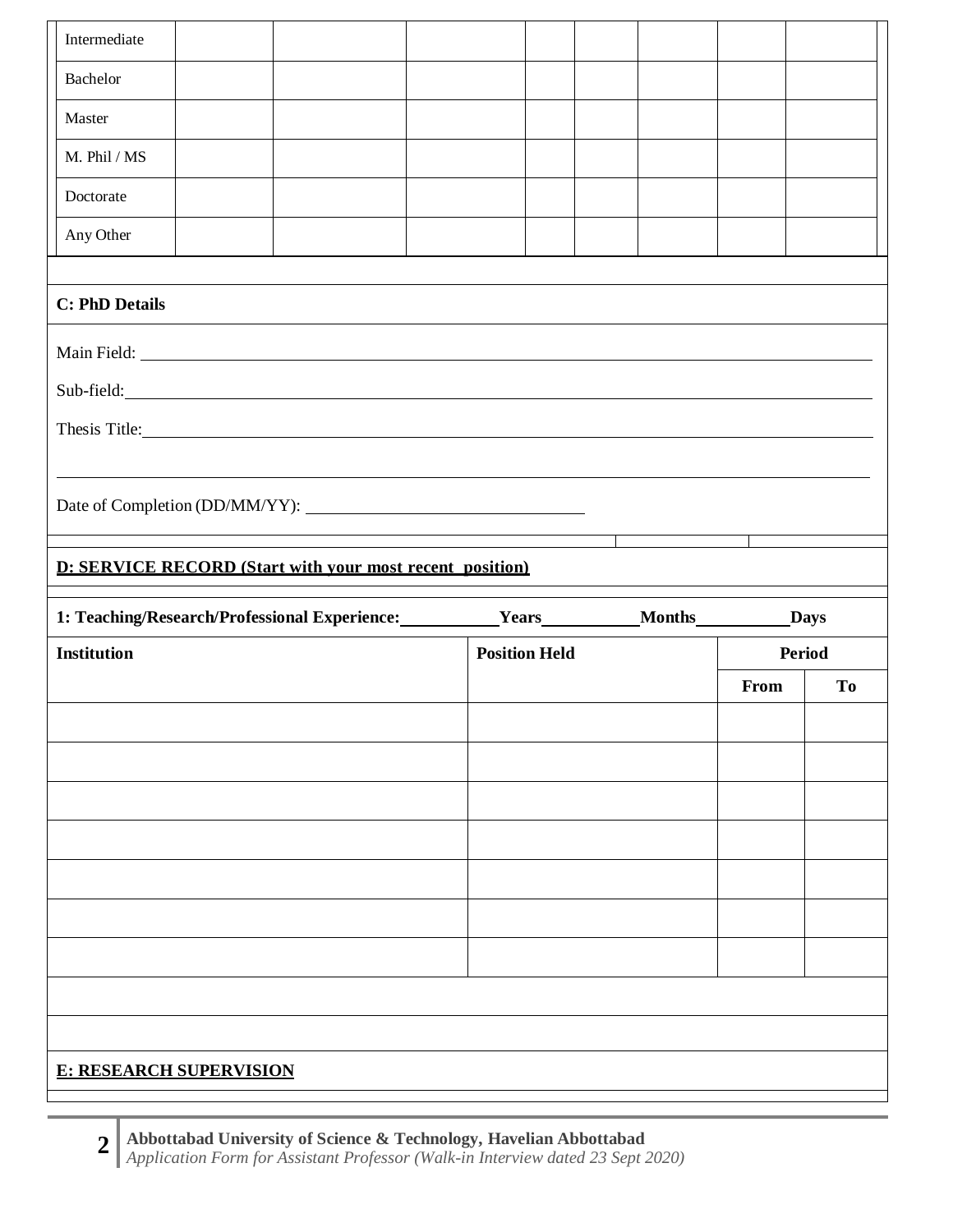| a:     | PhDs Produced*: (Extra pages may be added if required) Total PhDs Produced: ______       |                                                                                   |      |  |  |  |  |
|--------|------------------------------------------------------------------------------------------|-----------------------------------------------------------------------------------|------|--|--|--|--|
| S. No. | <b>Student's Name</b>                                                                    | <b>Thesis Title</b>                                                               | Year |  |  |  |  |
| 1.     |                                                                                          |                                                                                   |      |  |  |  |  |
| 2.     |                                                                                          |                                                                                   |      |  |  |  |  |
| 3.     |                                                                                          |                                                                                   |      |  |  |  |  |
| 4.     |                                                                                          |                                                                                   |      |  |  |  |  |
| 5.     |                                                                                          |                                                                                   |      |  |  |  |  |
| 6.     |                                                                                          |                                                                                   |      |  |  |  |  |
| 7.     |                                                                                          |                                                                                   |      |  |  |  |  |
| 8.     |                                                                                          |                                                                                   |      |  |  |  |  |
| i.     | PhD thesis currently under review of foreign referees: __________________________        |                                                                                   |      |  |  |  |  |
|        |                                                                                          |                                                                                   |      |  |  |  |  |
| ii.    | PhDs produced to date:                                                                   |                                                                                   |      |  |  |  |  |
| iii.   |                                                                                          |                                                                                   |      |  |  |  |  |
|        | * A student recommended for the award of degree by the Advanced Studies & Research Board |                                                                                   |      |  |  |  |  |
| b:     |                                                                                          | MPhil Produced: (Extra pages may be added if required) Total MPhils Produced: ___ |      |  |  |  |  |
| S. No. | <b>Student's Name</b>                                                                    | <b>Thesis Title</b>                                                               | Year |  |  |  |  |
| 1.     |                                                                                          |                                                                                   |      |  |  |  |  |
| 2.     |                                                                                          |                                                                                   |      |  |  |  |  |
| 3.     |                                                                                          |                                                                                   |      |  |  |  |  |
| 4.     |                                                                                          |                                                                                   |      |  |  |  |  |
| 5.     |                                                                                          |                                                                                   |      |  |  |  |  |
| 6.     |                                                                                          |                                                                                   |      |  |  |  |  |
| 7.     |                                                                                          |                                                                                   |      |  |  |  |  |
| 8.     |                                                                                          |                                                                                   |      |  |  |  |  |
| i.     |                                                                                          |                                                                                   |      |  |  |  |  |
| ii.    |                                                                                          |                                                                                   |      |  |  |  |  |
|        |                                                                                          |                                                                                   |      |  |  |  |  |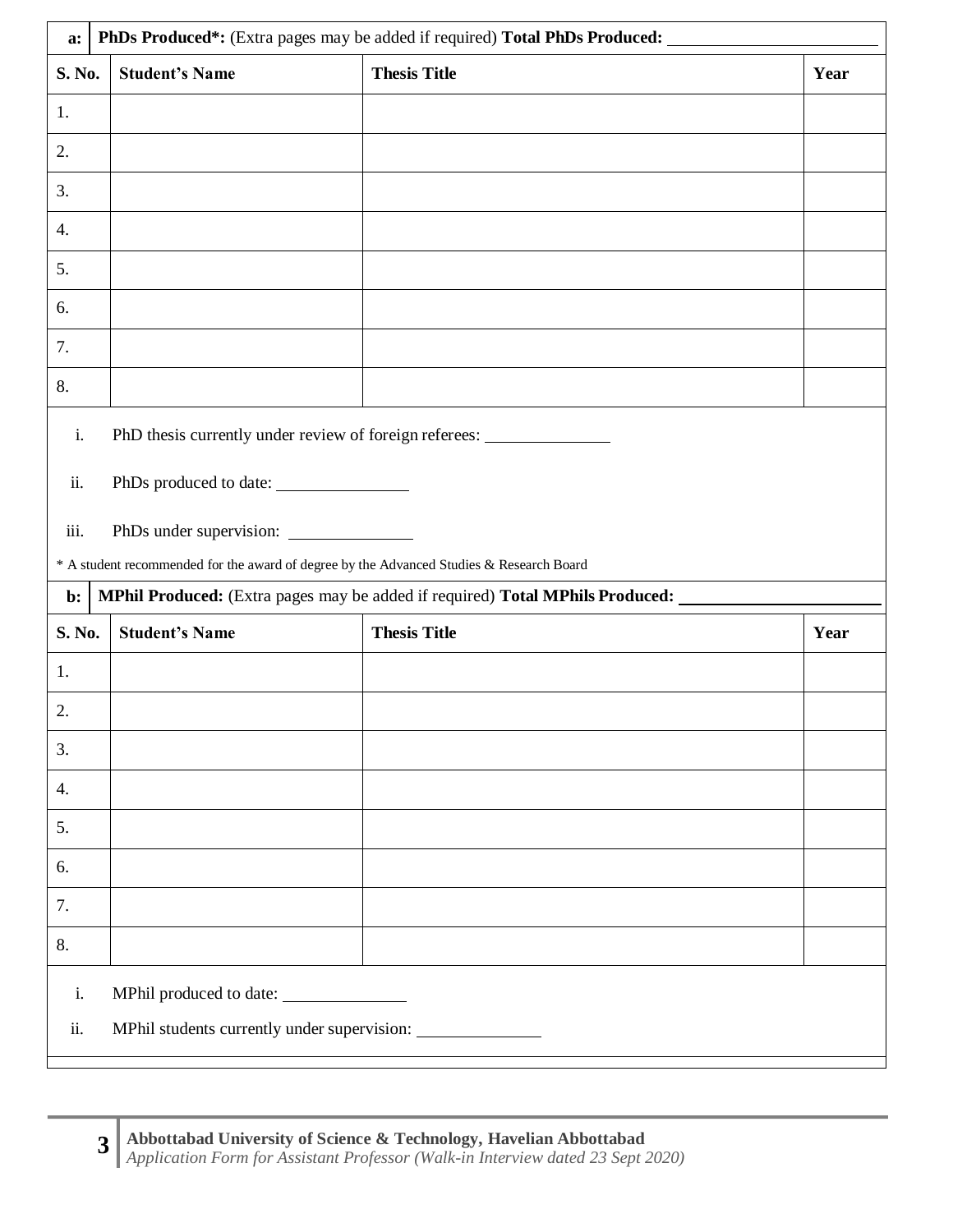# **F: HIGHLIGHTS OF PROFESSIONAL ACHIEVEMENTS**

## **a: List of Publications**

# **1a. Papers published in HEC recognized journals**

| S#  | <b>Name of Author</b> | <b>Complete Name of</b><br><b>Journal and Address</b><br>with ISSN (Print) No. | <b>Title of Publication</b>                                                                                                                           | <b>Vol. No. &amp;</b><br>Page No. | <b>HEC</b><br><b>Category</b><br>W/X/Y/Z | Year<br><b>Published</b> | Impact<br>Factor +<br><b>Citation</b><br>(excluding<br>self-citation) |
|-----|-----------------------|--------------------------------------------------------------------------------|-------------------------------------------------------------------------------------------------------------------------------------------------------|-----------------------------------|------------------------------------------|--------------------------|-----------------------------------------------------------------------|
| 1.  |                       |                                                                                |                                                                                                                                                       |                                   |                                          |                          |                                                                       |
| 2.  |                       |                                                                                |                                                                                                                                                       |                                   |                                          |                          |                                                                       |
| 3.  |                       |                                                                                |                                                                                                                                                       |                                   |                                          |                          |                                                                       |
| 4.  |                       |                                                                                |                                                                                                                                                       |                                   |                                          |                          |                                                                       |
| 5.  |                       |                                                                                |                                                                                                                                                       |                                   |                                          |                          |                                                                       |
| 6.  |                       |                                                                                |                                                                                                                                                       |                                   |                                          |                          |                                                                       |
| 7.  |                       |                                                                                |                                                                                                                                                       |                                   |                                          |                          |                                                                       |
| 8.  |                       |                                                                                |                                                                                                                                                       |                                   |                                          |                          |                                                                       |
| 9.  |                       |                                                                                |                                                                                                                                                       |                                   |                                          |                          |                                                                       |
| 10. |                       |                                                                                |                                                                                                                                                       |                                   |                                          |                          |                                                                       |
| 11. |                       |                                                                                |                                                                                                                                                       |                                   |                                          |                          |                                                                       |
| 12. |                       |                                                                                |                                                                                                                                                       |                                   |                                          |                          |                                                                       |
| 13. |                       |                                                                                |                                                                                                                                                       |                                   |                                          |                          |                                                                       |
| 14. |                       |                                                                                |                                                                                                                                                       |                                   |                                          |                          |                                                                       |
| 15. |                       |                                                                                |                                                                                                                                                       |                                   |                                          |                          |                                                                       |
|     |                       |                                                                                | Attach separate sheets of the same format, if required. A SOFT COPY of the same must be forwarded to registrar@aust.edu.pk. for endorsement purposes. |                                   |                                          |                          |                                                                       |

**Abbottabad University of Science & Technology, Havelian Abbottabad** *Application Form for Assistant Professor (Walk-in Interview dated 23 Sept 2020)* **4**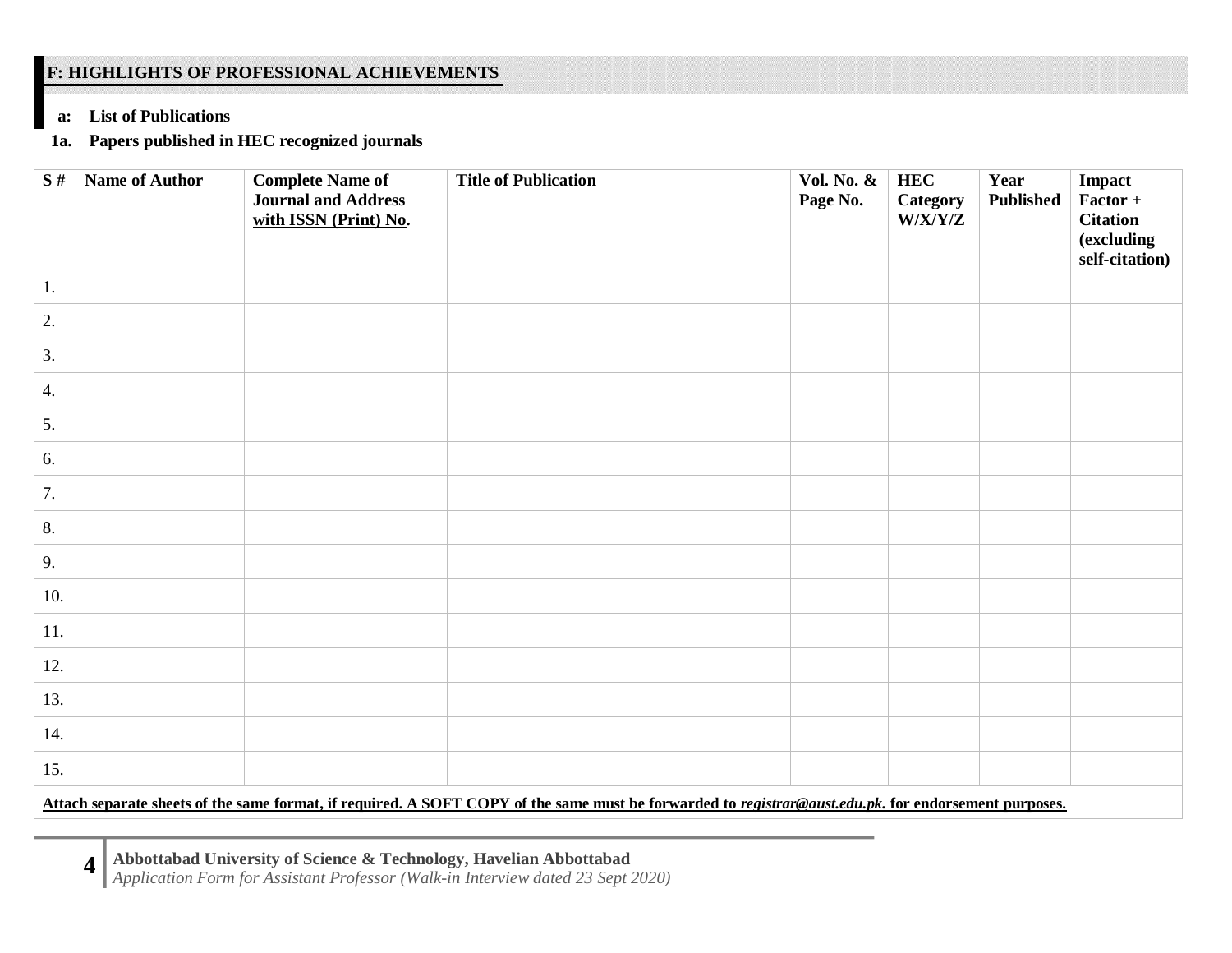#### **1b. Papers accepted in HEC recognized journals**

| S. No. | <b>Name of Author</b>                                                                                           | <b>Complete Name of Journal and</b><br>Address with ISSN (Print) No. | <b>Title of Publication</b> | <b>Category</b><br>W/X/Y/Z |
|--------|-----------------------------------------------------------------------------------------------------------------|----------------------------------------------------------------------|-----------------------------|----------------------------|
| 1.     |                                                                                                                 |                                                                      |                             |                            |
| 2.     |                                                                                                                 |                                                                      |                             |                            |
| 3.     |                                                                                                                 |                                                                      |                             |                            |
| 4.     |                                                                                                                 |                                                                      |                             |                            |
| 5.     |                                                                                                                 |                                                                      |                             |                            |
| 6.     |                                                                                                                 |                                                                      |                             |                            |
| 7.     |                                                                                                                 |                                                                      |                             |                            |
| 8.     |                                                                                                                 |                                                                      |                             |                            |
| 9.     |                                                                                                                 |                                                                      |                             |                            |
| 10.    |                                                                                                                 |                                                                      |                             |                            |
| 11.    |                                                                                                                 |                                                                      |                             |                            |
| 12.    |                                                                                                                 |                                                                      |                             |                            |
| 13.    |                                                                                                                 |                                                                      |                             |                            |
| 14.    |                                                                                                                 |                                                                      |                             |                            |
| 15.    |                                                                                                                 |                                                                      |                             |                            |
|        | Attach acceptance letter from editor of the journal.<br>Attach separate sheets of the same format, if required. |                                                                      |                             |                            |

## **b: Books authored (HEC Recognized)**

|    | S. No.   Title of the Book | <b>Year, Publisher</b> |
|----|----------------------------|------------------------|
| 1. |                            |                        |
| 2. |                            |                        |
| 3. |                            |                        |
| 4. |                            |                        |
| 5. |                            |                        |
| 6. |                            |                        |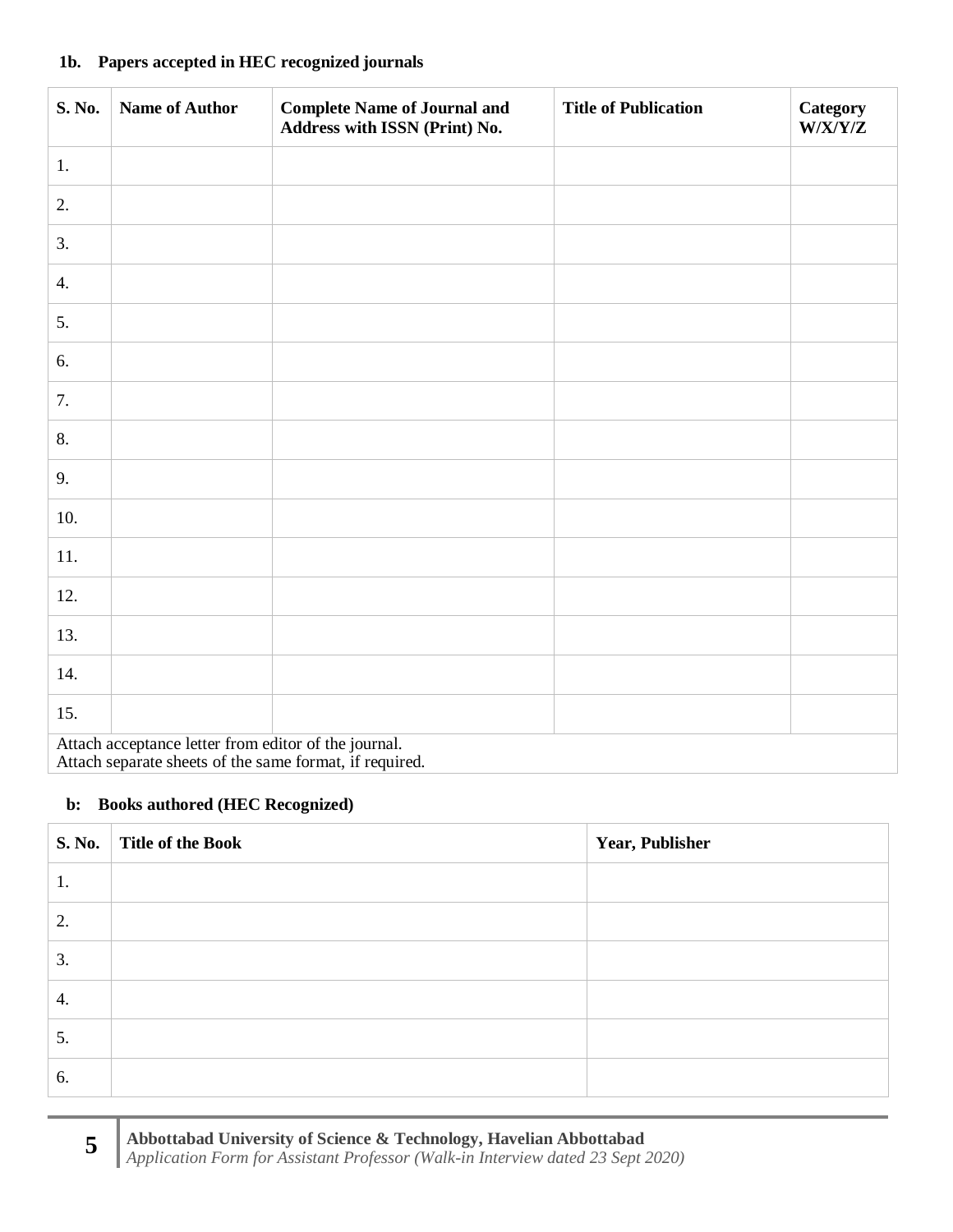## **c: Chapters in edited books (HEC Recognized)**

|    | S. No. Title of the Book | Year, Publisher |
|----|--------------------------|-----------------|
| ı. |                          |                 |
| 2. |                          |                 |
| 3. |                          |                 |
| 4. |                          |                 |
| C. |                          |                 |

## **d: Research Projects (in progress)**

| <b>Project Title</b> | Principal/Co-<br>Principal<br>Investigator | <b>Amount</b> | <b>Sponsoring Agency</b> | <b>Duration</b> |
|----------------------|--------------------------------------------|---------------|--------------------------|-----------------|
|                      |                                            |               |                          |                 |
|                      |                                            |               |                          |                 |
|                      |                                            |               |                          |                 |
|                      |                                            |               |                          |                 |
|                      |                                            |               |                          |                 |

### **e: Research Projects (completed)**

| <b>Project Title</b> | Principal/Co-<br>Principal<br>Investigator | <b>Amount</b> | <b>Sponsoring Agency</b> | <b>Duration</b> |
|----------------------|--------------------------------------------|---------------|--------------------------|-----------------|
|                      |                                            |               |                          |                 |
|                      |                                            |               |                          |                 |
|                      |                                            |               |                          |                 |
|                      |                                            |               |                          |                 |
|                      |                                            |               |                          |                 |

## **f: Industrial Projects Undertaken**

| <b>Project Title</b> | <b>Principal/Co-</b><br>Principal<br>Investigator | Amount | <b>Sponsoring Agency</b> | <b>Duration</b> |
|----------------------|---------------------------------------------------|--------|--------------------------|-----------------|
|                      |                                                   |        |                          |                 |
|                      |                                                   |        |                          |                 |

**Abbottabad University of Science & Technology, Havelian Abbottabad** *Application Form for Assistant Professor (Walk-in Interview dated 23 Sept 2020)* **6**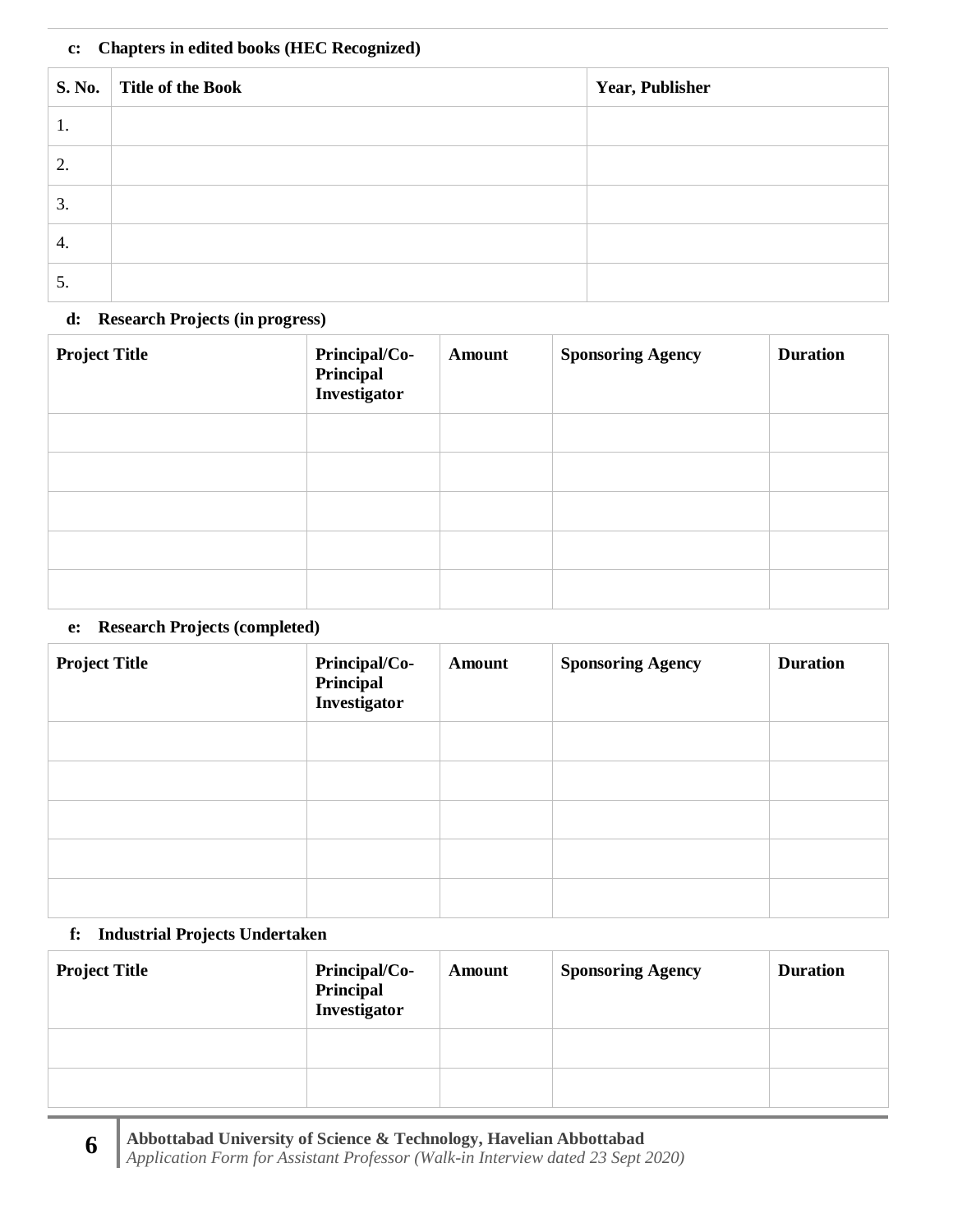#### **g: Patents**

| <b>Patent Name</b> | Patent No/<br><b>Certificate No</b> | <b>Year of</b><br>Patent<br><b>Obtained</b> | <b>Patent Agency</b> | <b>Amount</b> |
|--------------------|-------------------------------------|---------------------------------------------|----------------------|---------------|
|                    |                                     |                                             |                      |               |
|                    |                                     |                                             |                      |               |
|                    |                                     |                                             |                      |               |
|                    |                                     |                                             |                      |               |
|                    |                                     |                                             |                      |               |

# **h: Conferences Organized**

| <b>Conference Title</b> | <b>Organizer</b> | Location | <b>Date</b> | <b>Sponsoring</b><br><b>Agency</b> |
|-------------------------|------------------|----------|-------------|------------------------------------|
|                         |                  |          |             |                                    |
|                         |                  |          |             |                                    |

## **i: Conferences Participated**

| <b>Conference Title</b> | Organizer | Location | Date | <b>Sponsoring</b><br><b>Agency</b> |
|-------------------------|-----------|----------|------|------------------------------------|
|                         |           |          |      |                                    |
|                         |           |          |      |                                    |
|                         |           |          |      |                                    |
|                         |           |          |      |                                    |
|                         |           |          |      |                                    |

## **j: Awards**

|    | S. No. Title of the Award | Organization |
|----|---------------------------|--------------|
| 1. |                           |              |
| 2. |                           |              |
| 3. |                           |              |
| 4. |                           |              |
| 5. |                           |              |
| 6. |                           |              |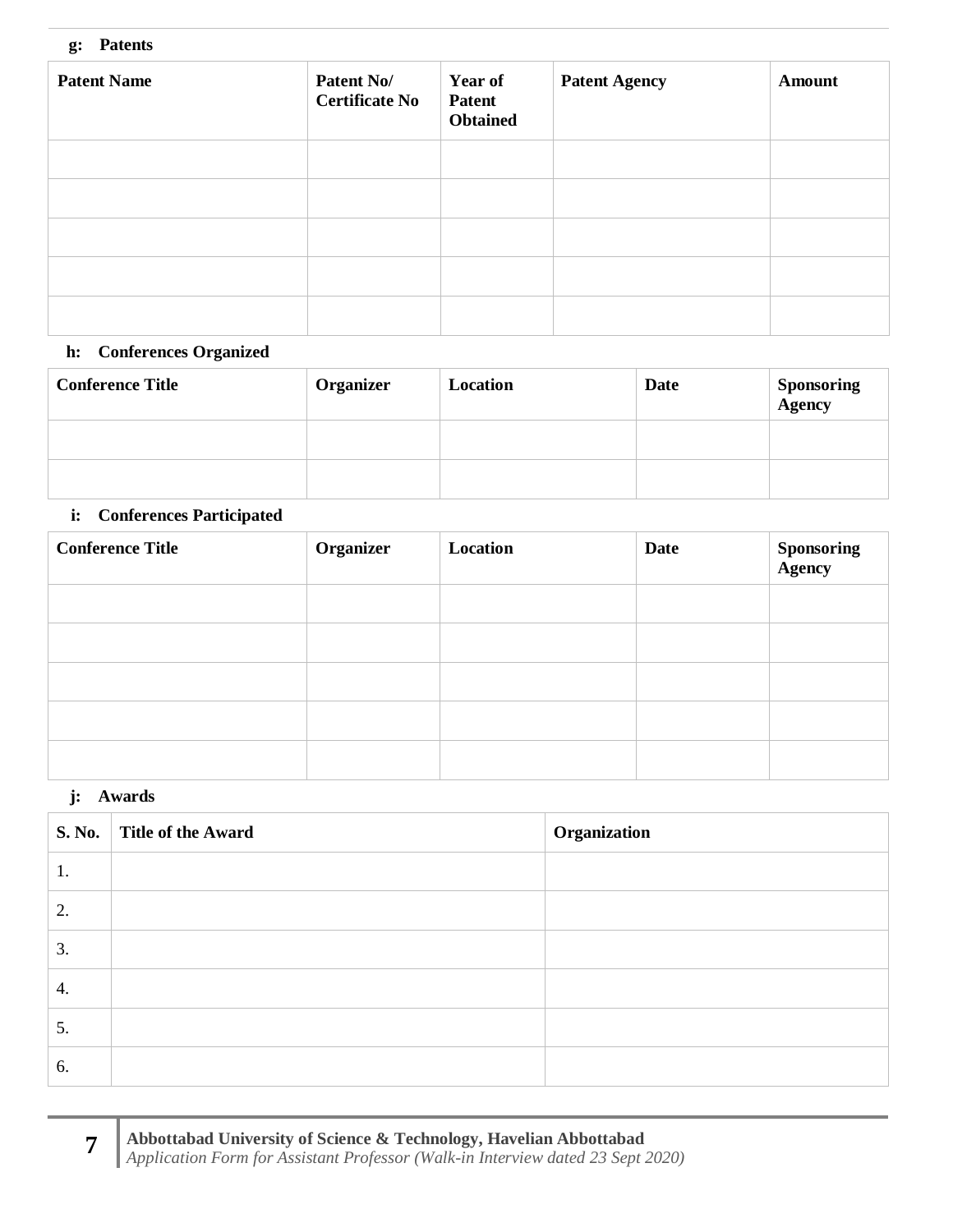#### **k: Others (not covered above) (1000 words maximum)**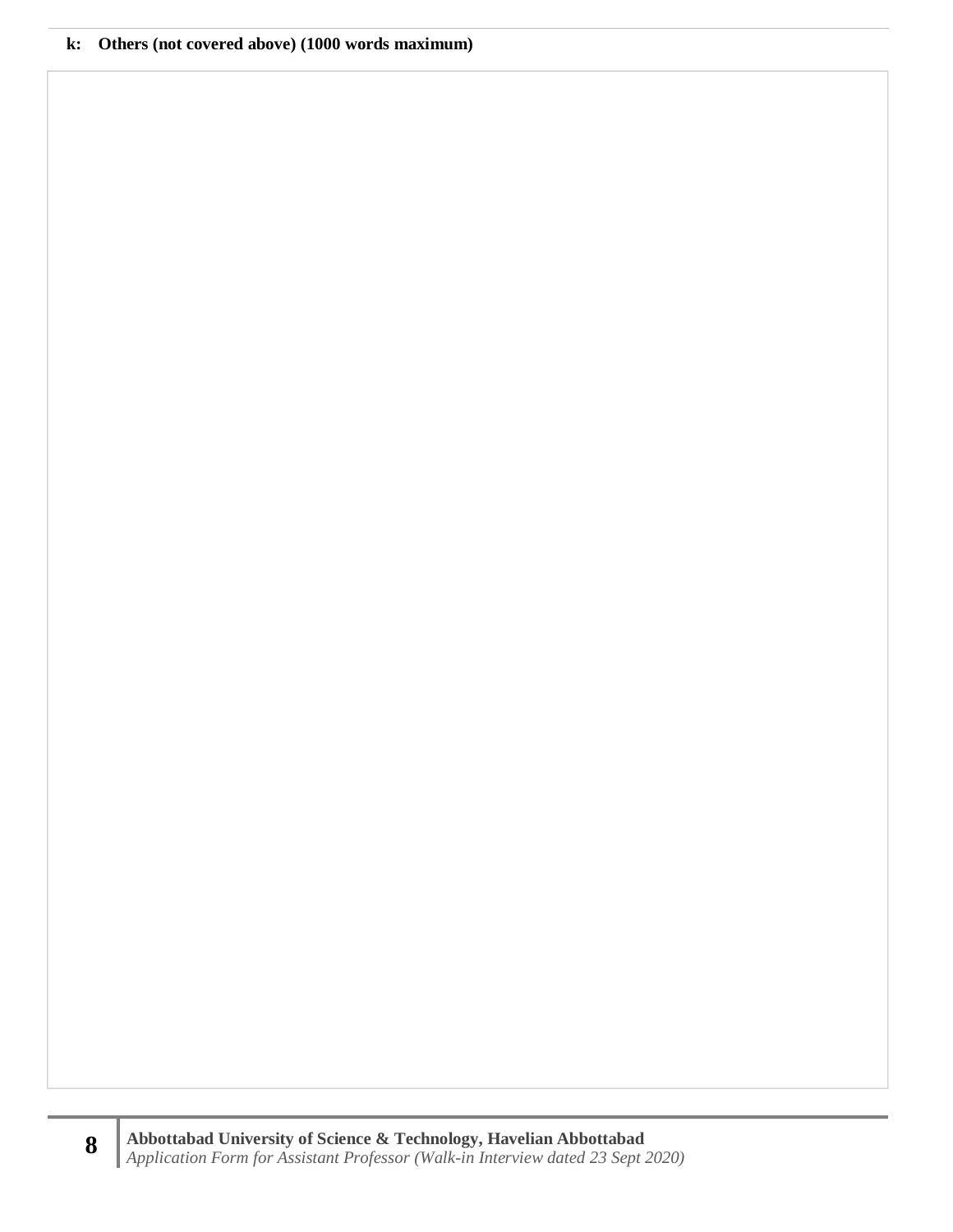# **G: ADMINISTRATIVE SERVICES RENDERED**

| <b>Position</b> | <b>Responsibilities</b><br><b>Period</b> |      |    |
|-----------------|------------------------------------------|------|----|
|                 |                                          | From | To |
|                 |                                          |      |    |
|                 |                                          |      |    |
|                 |                                          |      |    |
|                 |                                          |      |    |
|                 |                                          |      |    |
|                 |                                          |      |    |

#### **Two academic references (optional):**

**1.**

**2.**

**Declaration:** By signing below, I acknowledge that the above information is true to the best of my knowledge. Any misinformation would render me ineligible for the induction.



Date and Place: Signature of the Applicant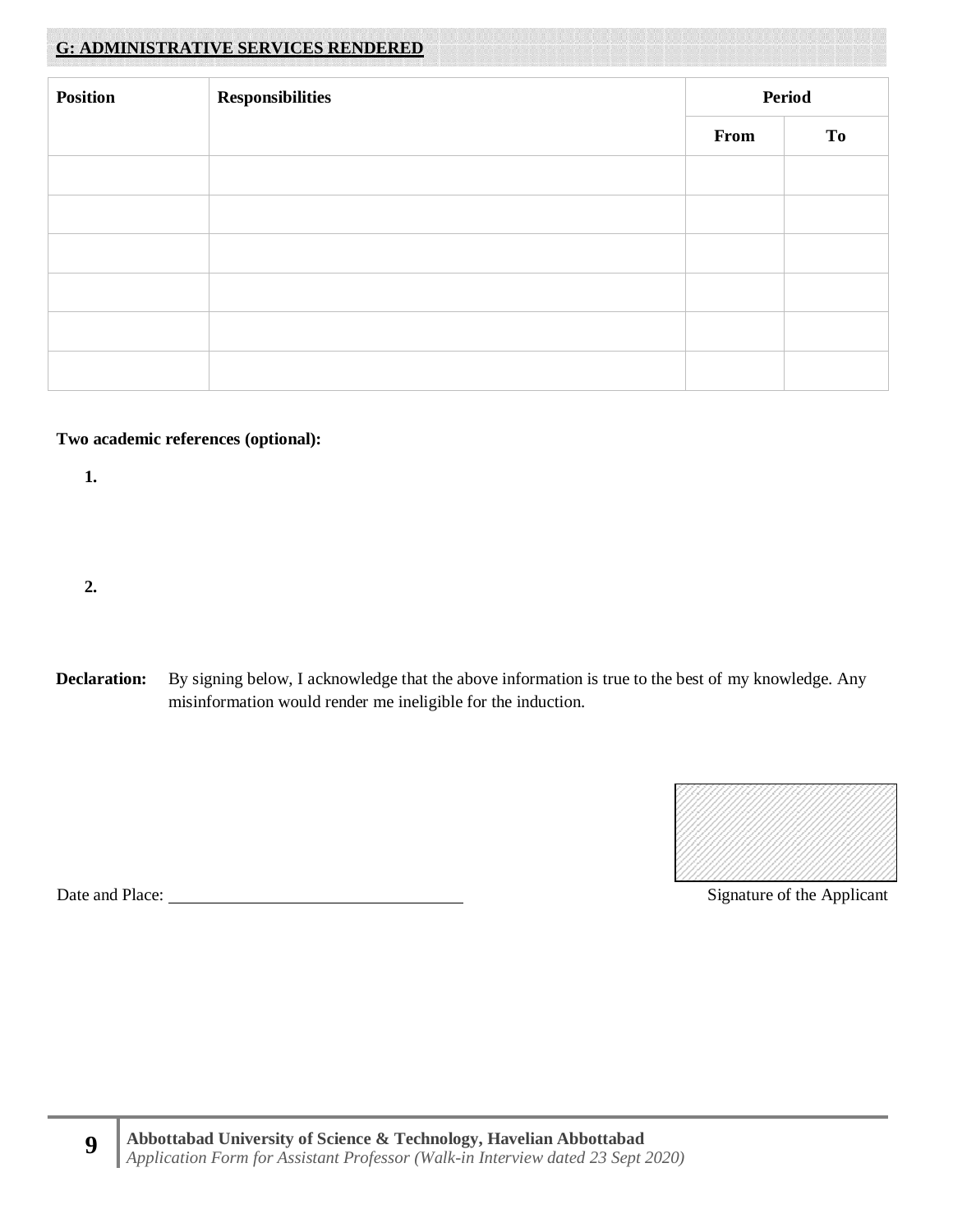# **DEPARTMENTAL PERMISSION CERTIFICATE FOR PERSON IN GOVERNMENT SERVICE**

| (1) |       | (a) Full Name of the advertised post: |                        |  |
|-----|-------|---------------------------------------|------------------------|--|
|     | (b)   |                                       | Affix your most recent |  |
| (2) | (i)   |                                       | photograph here.       |  |
|     | (ii)  |                                       |                        |  |
|     | (iii) | Designation $(BPS/TTS)$ :             |                        |  |
|     | (iv)  |                                       |                        |  |

(3) I have applied for the above post on the prescribed form separately. Departmental permission for submission of my application, may kindly be forwarded to the Registrar, Abbottabad University of Science & Technology, Havelian Abbottabad, closing date for receipt of application by the University is



Dated: Signature of the Applicant

**(to be signed by head of the Department/Division/Ministry (Official stamp must be affixed)**



Signature of the Official

Name of the Official:

Designation:

Department:

Address: